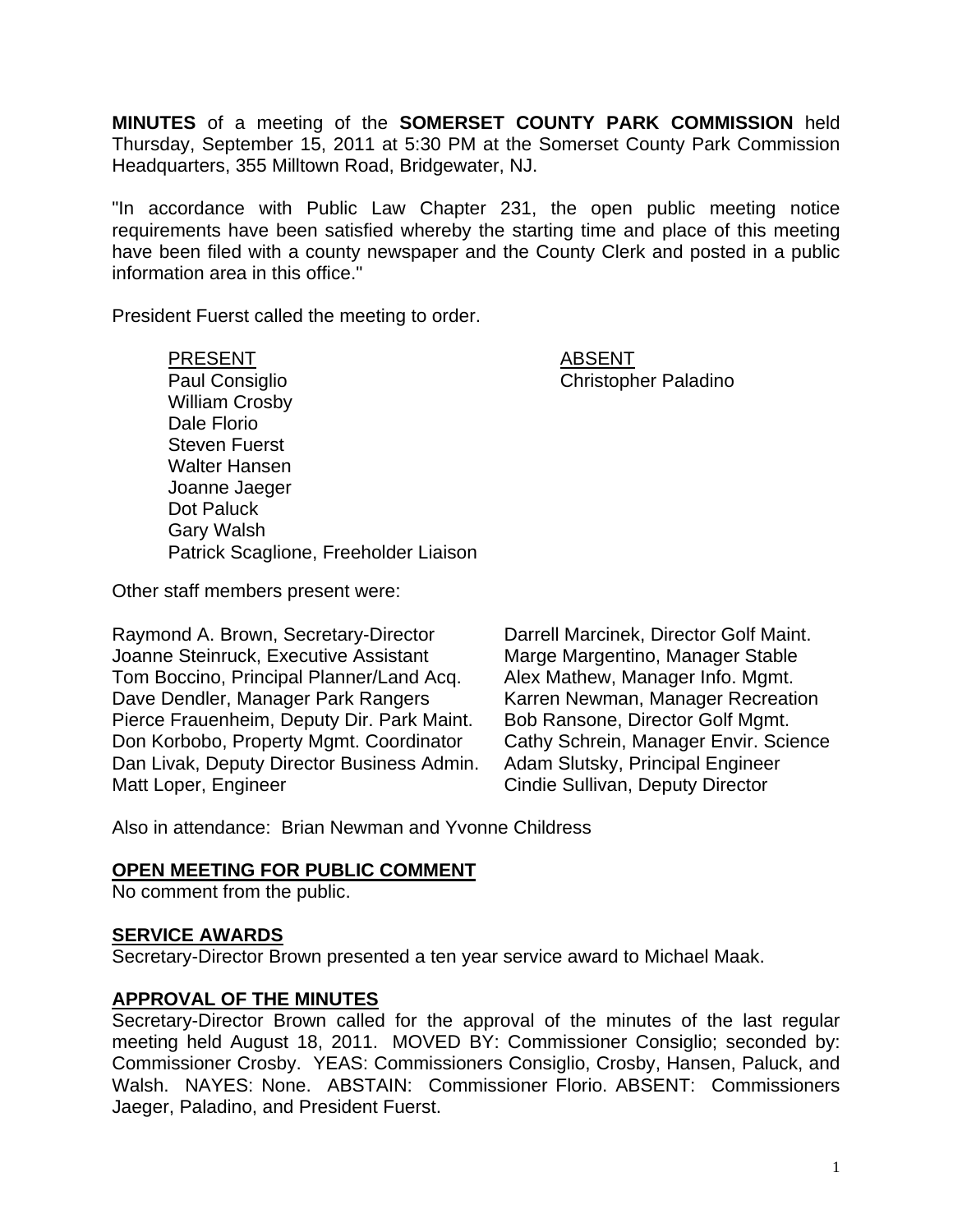Secretary-Director Brown called for the approval of the minutes of the last Work Session held on September 8, 2011. MOVED BY: Commissioner Crosby; seconded by: Commissioner Hansen. YEAS: Commissioners Consiglio, Crosby, Hansen, Paluck, and Walsh. NAYES: None. ABSTAIN: Commissioner Florio. ABSENT: Commissioners Jaeger, Paladino, and President Fuerst.

# **APPROVAL OF BILLS FOR PAYMENT**

### **Resolution R11-066 –Payment of Claims**

Resolution authorizing payment of bills for \$861,060.96 comprising of check numbers 200229-200276, 201047-201063, 200720-200791, 200968-201033, 201136-201200, and 201597-201651. MOVED BY: Commissioner Crosby; seconded by: Commissioner Paluck. YEAS: Commissioners Consiglio, Crosby, Florio, Hansen, Paluck, and Walsh. NAYES: None. ABSTAIN: None. ABSENT: Commissioners Jaeger, Paladino, and President Fuerst.

# **DIRECTOR'S REPORT**

Secretary-Director Brown submitted a report for the month of August 2011. Ray also expressed his appreciation and thanks to the Park Commission staff for their work prior, during, and after Hurricane Irene.

### **COMMISSIONER CORRESPONDENCE**

- 1. Notice of Intent to Commence Negotiations for the Foreman, Assistant Foreman, Park Rangers, and blue collar workers. The contracts expire on December 31, 2011.
- 2. Letter from the State of New Jersey Division of Workforce Portfolio and Contract Management thanking the Park Commission for the use of the Visitor's Center at Duke Island Park for the strategy and team building meeting.
- 3. Thank you note from the New Centre Dairy 4H Club thanking the Park Commission for all the help during the 4H Fair.
- 4. Letter from Mike Amorosa thanking Cathy Schrein for the use of the EEC for the Six County Coalition.
- 5. Letter from Counsel representing Teamsters Local 469 who filed a Request for Panel of Arbitrators regarding the improper discharge of David Mastrosimon.

### **CONSENT AGENDA**

### **RESOLUTIONS**

The following resolutions were MOVED BY: Commissioner Hansen; seconded by: Commissioner Walsh. YEAS: Commissioners Consiglio, Crosby, Florio, Hansen, Jaeger, Paluck, Walsh, and President Fuerst. NAYES: None. ABSTAIN: None. ABSENT: Commissioner Paladino.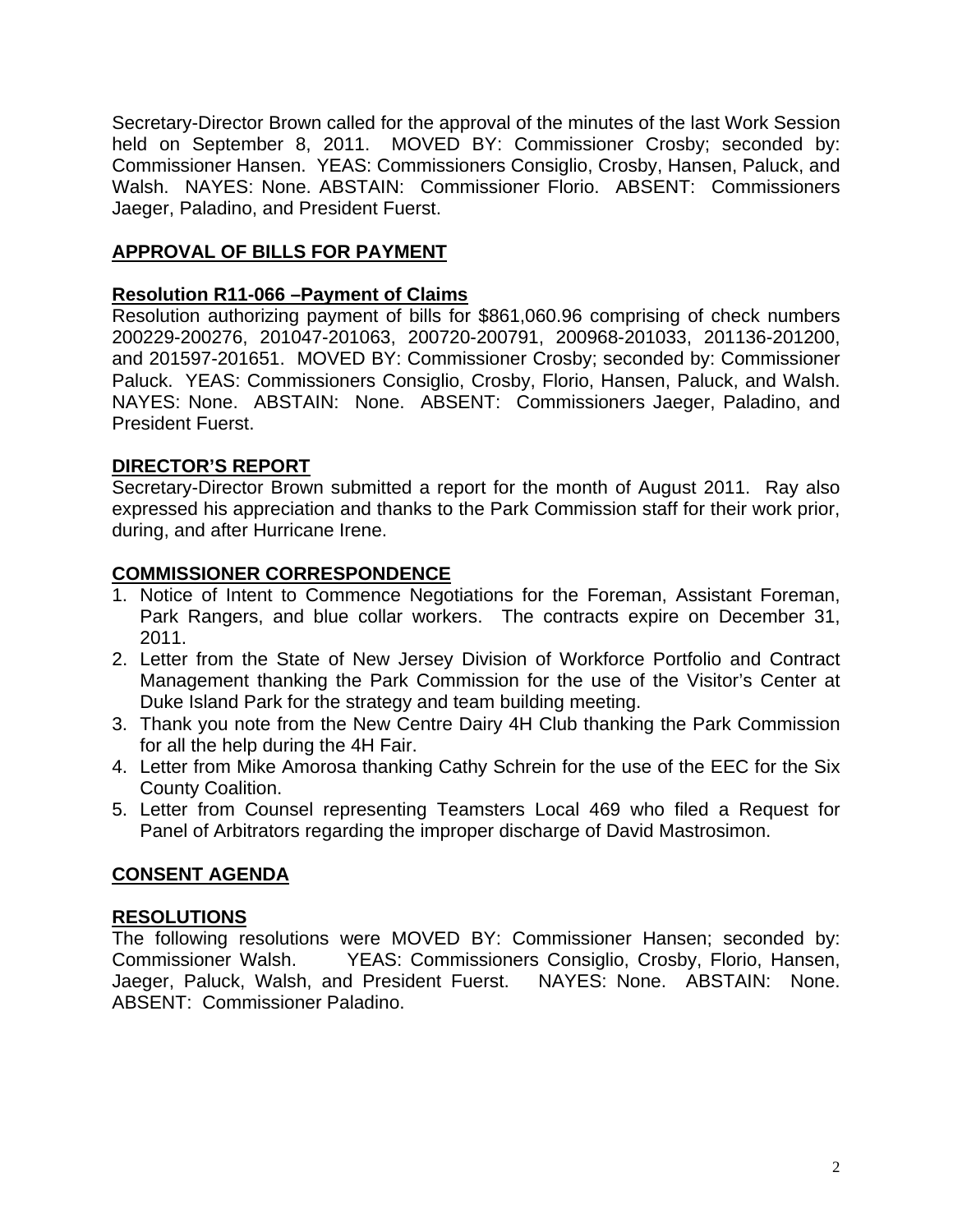## **Resolution R11-067 – Emergency Purchases and Contracts**

Resolution authorizes emergency purchases and contracts with Envirocon, LLC, Gavin Electric, and All Risk Restoration and Damage Contractors. The cost is not to exceed \$150,000.00.

### **Resolution R11-068 – Amending the Designation of Bank Depositories**

Resolution amends the designation to include Joanne Jaeger, Robert Zaborowski, Yvonne Childress, Noreen Gul, and Christine Hogan.

## **Resolution R11-069 – Adopting the Smoke-Free Policy**

Resolution adopts a Smoke-Free Policy to go into effect on November 1, 2011.

### **Resolution R11-070 – Amending the Rules and Regulations**

Resolution amends the rules and regulations to incorporate the Smoke-Free Policy adopted by the County and Park Commission. The regulations have also been recategorized into slightly different sections, although they are the same as previously adopted.

### **Resolution R11-071 – Award of Contract to Warnock Fleet**

Resolution amends R11-061 adopted at the August meeting. Ford no longer manufacturers the Escape Hybrid. Purchase is State Contract with Warnock Fleet. The cost is not to exceed \$25,738.00.

### **Resolution R11-072 – Award of Contract to Stryker Heating, Cooling & Electric and A.C. Schultes**

Resolution awards a contract to Stryker Heating, Cooling & Electric and A.C. Schultes as secondary contractor in the event that Stryker Heating can not perform the duties in a timely fashion. The annual cost is not to exceed \$32,325.00.

### **COMMITTEE REPORTS**

### **FINANCE**

Brian Newman submitted a report for the month of August 2011.

There was a discussion regarding golf revenue and the effects of Hurricane Irene. The revenue has a shortfall of approximately \$550,000.00. Approximately \$300,000.00 of that estimate will be returned by the closing of open accounts. An application has also been sent to FEMA. Brian Newman reported that the County will assist with the operating costs. He also reported that a resolution can be adopted if the budget is to be amended due to the hurricane. The money from the capital budget that has not been used for a dedicated project can be utilized. Secretary-Director Brown reported that the Joint Insurance Fund was on site every day and has assisted with payments.

# **HUMAN RESOURCES**

Commissioner Consiglio, Chair of the Committee, submitted a report for the month of August 2011.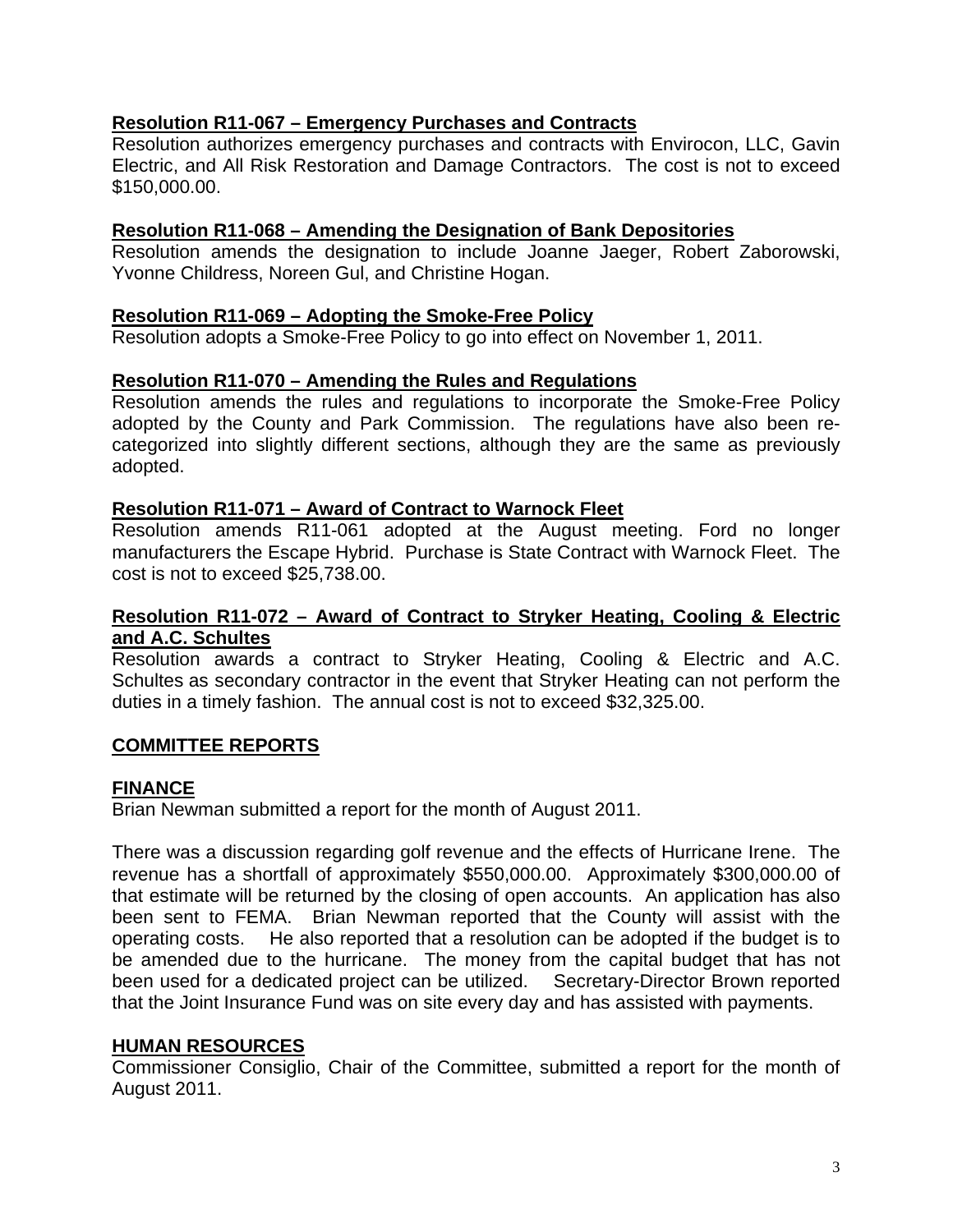## **LEISURE SERVICES**

Commissioner Jaeger, Chair of the Committee, submitted a report for the month of August 2011.

Cindie Sullivan, Deputy Director reported that the Somerset County United Way has created a program called Community Conversation with residents of Somerset County to identify concerns and issues. The Park Commission hosted a meeting with the frontline employees. The Traveling Vietnam Memorial Wall will be at North Branch Park October 13 to 16. Camp Okee Sunokee and the Teen Scene Program went very well this summer.

Cathy Schrein, Manager Environmental Science reported that camps are completed. The EEC received a \$1,000.00 grant from Wells Fargo which will be used to purchase new program supplies. Program registration will be held September 17 and 18. Dave Dendler and Cathy provided an informational table at the J&J Health and Safety Fair. The solar project is moving ahead and anticipate the panels being installed by the fall. The 1770's Festival will be held Sunday, October 2 from 10:30 a.m. to 4:30 p.m.

Karren Newman, Manager Recreation reported that Warrenbrook Pool was very busy this summer. The tennis courts at Colonial Park are completed. Green Knoll tennis courts will remain open until October 31. Fall Yoga began with 45 people and there is an expanded class at 5:30 p.m. for employees. The Duke Island Walkers have been displaced due to the hurricane and they walked at North Branch Park this week and will walk at Buck Garden next week.

Marge Margentino, Manager Stable reported that the beginner classes are full. The Stable has 68 trees that fell across the trails. Half of the trails have been cleared. The Hunter Pace has been rescheduled for November 6.

### **GOLF MANAGEMENT**

Commissioner Paluck, Chair of the Committee, submitted a report for the month of August 2011.

Darrell Marcinek, Director Golf Maintenance reported that Neshanic Valley and Spooky Brook Golf Courses opened the day after the hurricane. Warrenbrook and Green Knoll opened two days later. Quail Brook lost more than 12 trees which staff was able to clear away. Darrell will be participating in the Go Green Fair to be held at the Red Mill Museum in Clinton on September 17. This is part of the Stewardship of the South Branch.

Bob Ransone, Deputy Director Golf Management reported that the golf courses have been busy. Bob commended the maintenance crew on clearing the courses. The first of two rounds of the County Championship has been completed. The last round will be played September 17. The blood drive was held again this year with Somerset Medical Center. All donors received a free round of golf. This year there were 281 donors of which 55 were new to the program. The promotional events have been expanded to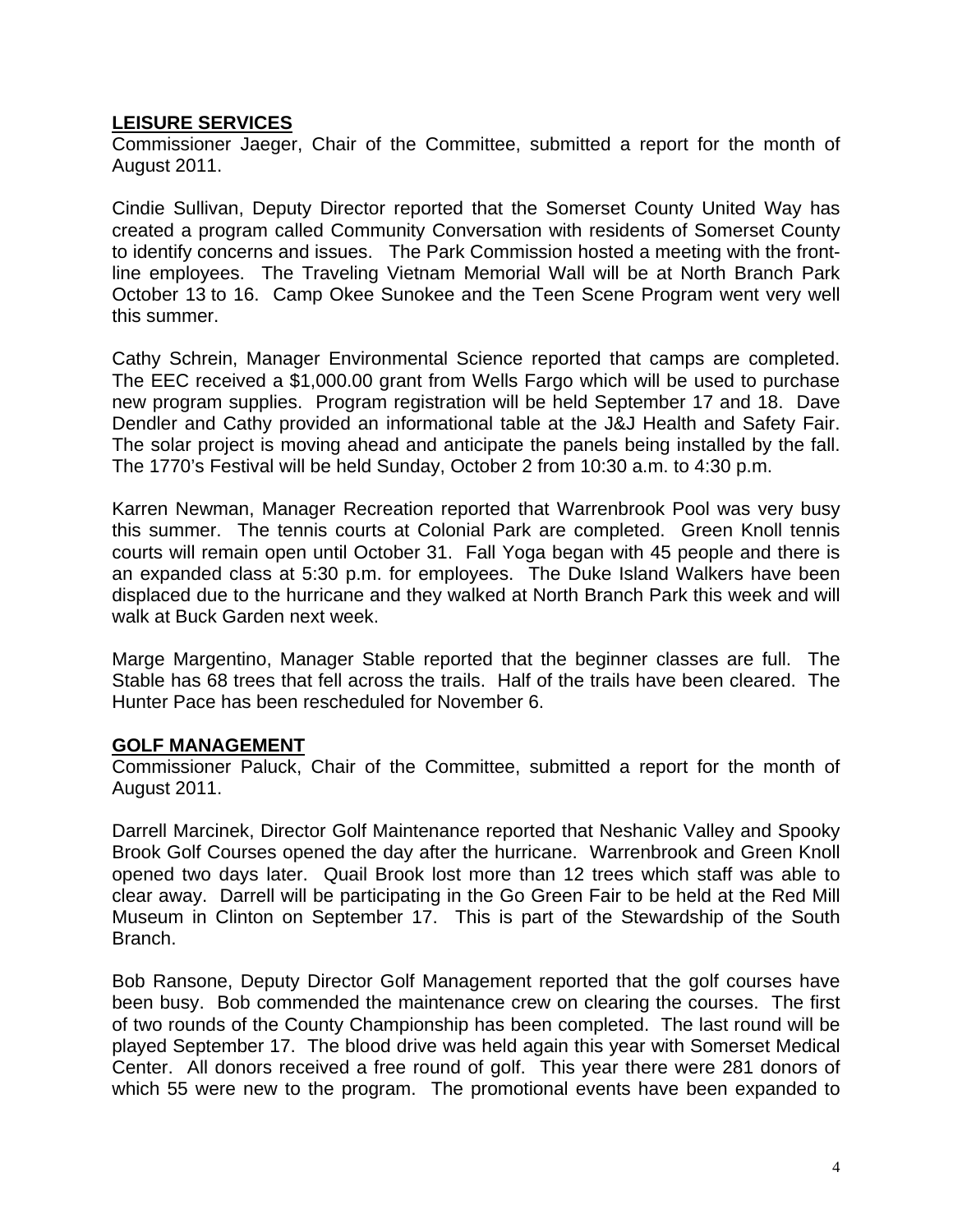Friday and Saturday for nine holes. An e-mail blast has been sent out regarding sales at the pro shops. The courses are also promoting twilight golf where the prices are cut in half.

### **BUSINESS ADMINISTRATION**

Commissioner Consiglio, Chair of the Committee, submitted a report for the month of August 2011.

Dan Livak, Deputy Director Business Administration reported that he has been busy coordinating damage control between the Joint Insurance Fund and contractors. The 2012 budget materials have been distributed.

# **INFORMATION MANAGEMENT**

Commissioner Hansen, Chair of the Committee, submitted a report for the month of August 2011.

Alex Mathew, Manager, Information Management reported that the servers will be moved to the second floor next week. A separate air conditioning unit has been installed for the servers.

## **VISITOR SERVICES**

Commissioner Crosby, Chair of the Committee, submitted a report for the month of August 2011.

Dave Dendler, Manager, Park Rangers reported that the Rangers have been assisting with tree work. REI has given a \$5,000.00 grant for the Adopt-A-Boulder event. Dave is working on expanding the volunteers for the morning of that event and there will be a bouldering competition. Eastern Mountain Sports will also be sponsoring the event by providing specialized tools for trail work. The Hawk Watch is open and last week 13 bald eagles were seen. The Deer Management Program is moving ahead. This weekend is the New Jersey Wild Outdoor Expo.

### **PROPERTY MANAGEMENT**

Commissioner Crosby, Chair of the Committee, submitted a reported for the month of August 2011.

Don Korbobo, Property Management Coordinator reported that the Speiden house had some water and the Ross Farm well house was flooded. Four tree inquiries from neighbors were investigated and one needed a quick response from our tree contractor.

# **PLANNING AND LAND ACQUISITION**

Commissioner Hansen, Chair of the Committee, submitted a report for the month of August 2011.

Tom Boccino, Park Planner reported that there should be more closings on a number of key properties. Commissioner Hansen asked about the maintenance of the Skillman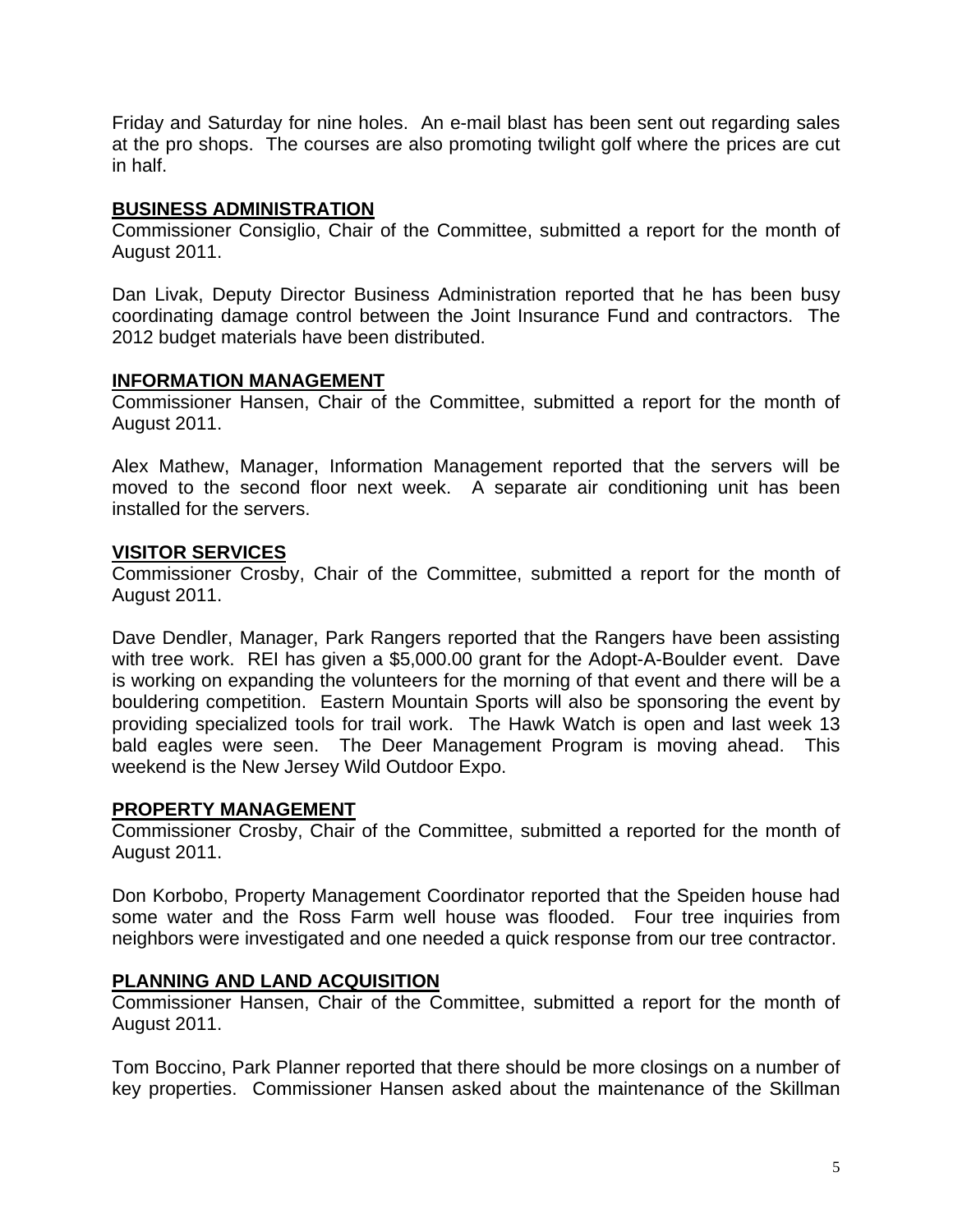property, especially in light of the budget due to the hurricane. Brian Newman reported that the Improvement Authority will fund some portion of the immediate clean up. Some Open Space funds will be used for the initial clean-up as well. There is no longterm plan.

## **CAPITAL FACILIITES – CONSTRUCTION and ENGINEERING**

A report for the month of August 2011 was submitted.

Ray Brown reported that Mathew Loper and Adam Slutsky have been assisting with the assessments and Ray thanked them for their help. The County will be applying for New Jersey and FEMA funding. The Capital projects that are currently on-going are to continue. The Senior Management Team continues to meeting regularly to discuss projects. Commissioner Walsh expressed his opinion that Capital money should not be spent at this time. Commissioner Consiglio strongly disagreed. Brain Newman explained that there are projects that are necessary to maintain the park commission facilities. He also explained that not all Capital projects will be done in 2011. It will take several years from them to begin and be completed. All the money will not be spent in 2011. President Fuerst asked for the Capital Facilities Committee to provide a status report at the October Work Session.

## **PARK MAINTENANCE & HORTICULTURE**

Commissioner Consiglio, Chair of the Committee submitted a report for the month of August 2011.

Pierce Frauenheim, Deputy Director Park Maintenance reported that one of the North Branch ball fields and playground are closed. Duke Island Park will remain closed until all the tree issues have been taken care of. Natirar walking trail will open September 16. Pierce thanked the County staff for their assistance, as well as the Park Ranger and Maintenance staff who have done a great job. Pierce went to Lock Haven, Pennsylvania to assist with the set up of the Traveling Wall which will help knowing how it is going to work. Commissioner Consiglio thanked the staff on a great job in getting the parks back in order as quickly as they did.

### **AUDIT COMMITTEE**

No report this month.

### **FREEHOLDER'S REPORT**

Freeholder Scaglione thanked the staff for all the assistance on the clean up after the hurricane. All the old buildings in Skillman Village have been demolished. Patrick also commented that the Park Commission will not have a cash flow problem. The County will do what needs to be done for appropriations.

### **OLD BUSINESS**

Ray reported that the Printmaking Council has distributed an e-vite for September 28 for an Open House at the Reeves Cultural Center to show off the renovations and to thank the Park Commission.